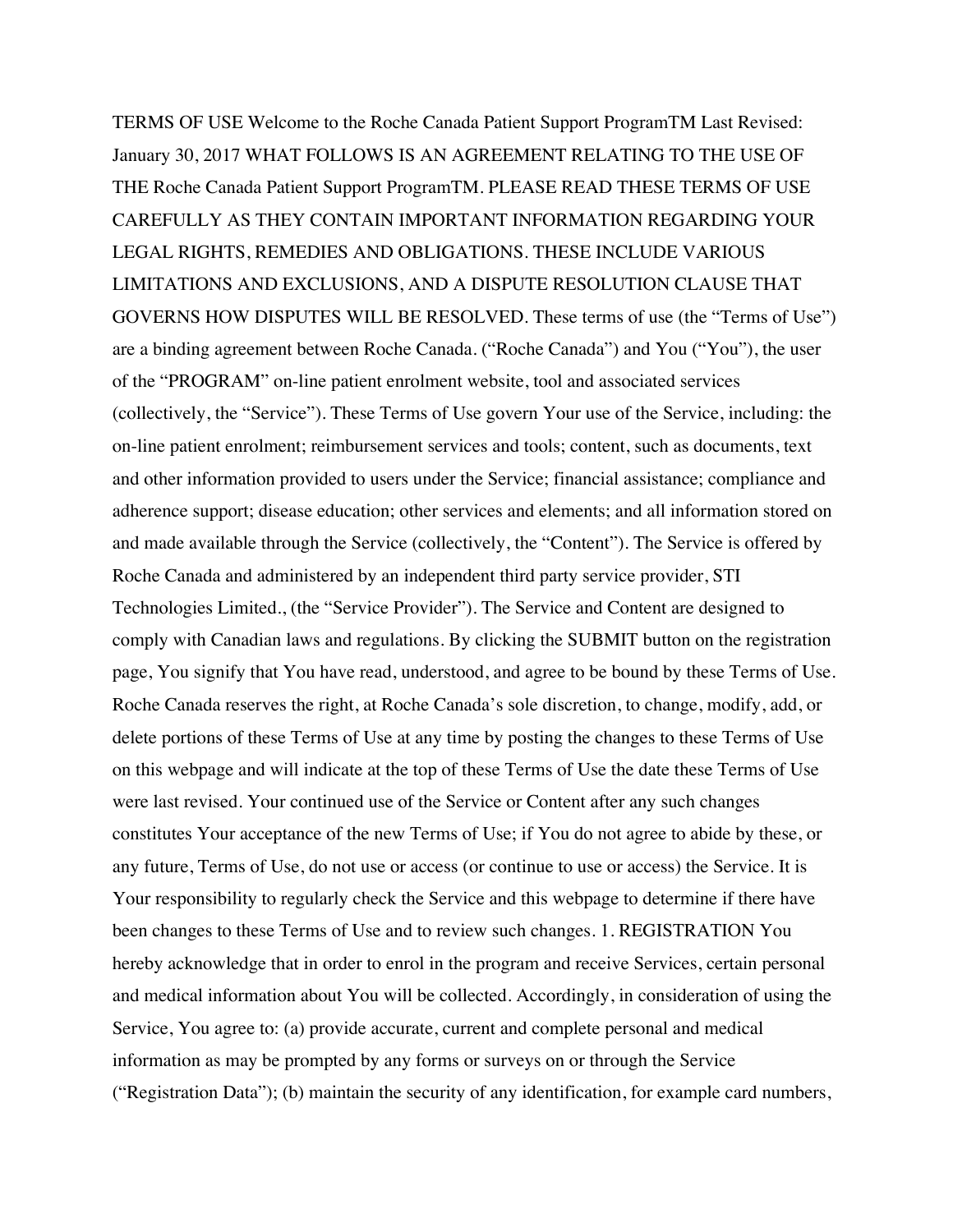provided by You or made available to You through Your registration for the Service; (c) maintain the accuracy and completeness of the Registration Data, and any other information, You provide to the Service and the Service Provider, and keep it accurate, current and complete; and (d) be fully responsible for all use of Your registration (as described below) and for any actions that take place using Your registration whether by You or a third party. To use the Service or any Content, You must have been prescribed an eligible Roche Canada product by a physician, and be provided with a "PROGRAM NAME" Client ID. To receive the Service, You must agree to the Patient Authorization and Consent. You also acknowledge and understand that your Registration Data and "PROGRAM NAME" Client ID may be used by You or Your registered healthcare provider in Canada licensed to practice medicine, nurses, pharmacists, or medical support or administrative staff as the case may be (an "HCP") to register You for the Service. If Your HCP registers You, You understand that you will have to provide your Registration Data and additional information to the HCP to enable them to Register You. The Service Provider will use commercially reasonable efforts to maintain Registration Data, your personal information and any data derived therefrom or associated with You in a secure and encrypted environment. In no event will the Service Provider copy, disclose, sell, distribute, perform, incorporate or otherwise use the Your information except to provide the Service, to facilitate the security of the Service and protect the security of Your information, or in connection with other services provided by the Service Provider, should you consent to such services, during the term of these Terms of Use. 2. OWNERSHIP OF THE SERVICE AND TRADEMARKS, AND OWNERSHIP AND USE OF USER CONTENT All intellectual property rights in and to the Service and the Content (including copyrights, trademarks, trade secrets, trade dress and patents) are the property of Roche Canada, the Service Provider or their respective licensors. Subject to the terms hereof, Roche Canada and the Service Provider, and their respective licensors, retain all copyrights in and to all Content and the individual pages, and their components, and collective works available on the Service. The Roche Canada and "BRAND" logos, marks and trademarks, are the property of Roche Canada and/or its Affiliates or Licensors. All other names, marks, and trademarks on the Service are the property of their respective holders. The display of any such marks or names does not imply that a license has been granted to You to use or display such marks or names. 3. USE LICENSE When You register to use the Service, Roche Canada grants to You a limited, revocable, personal license to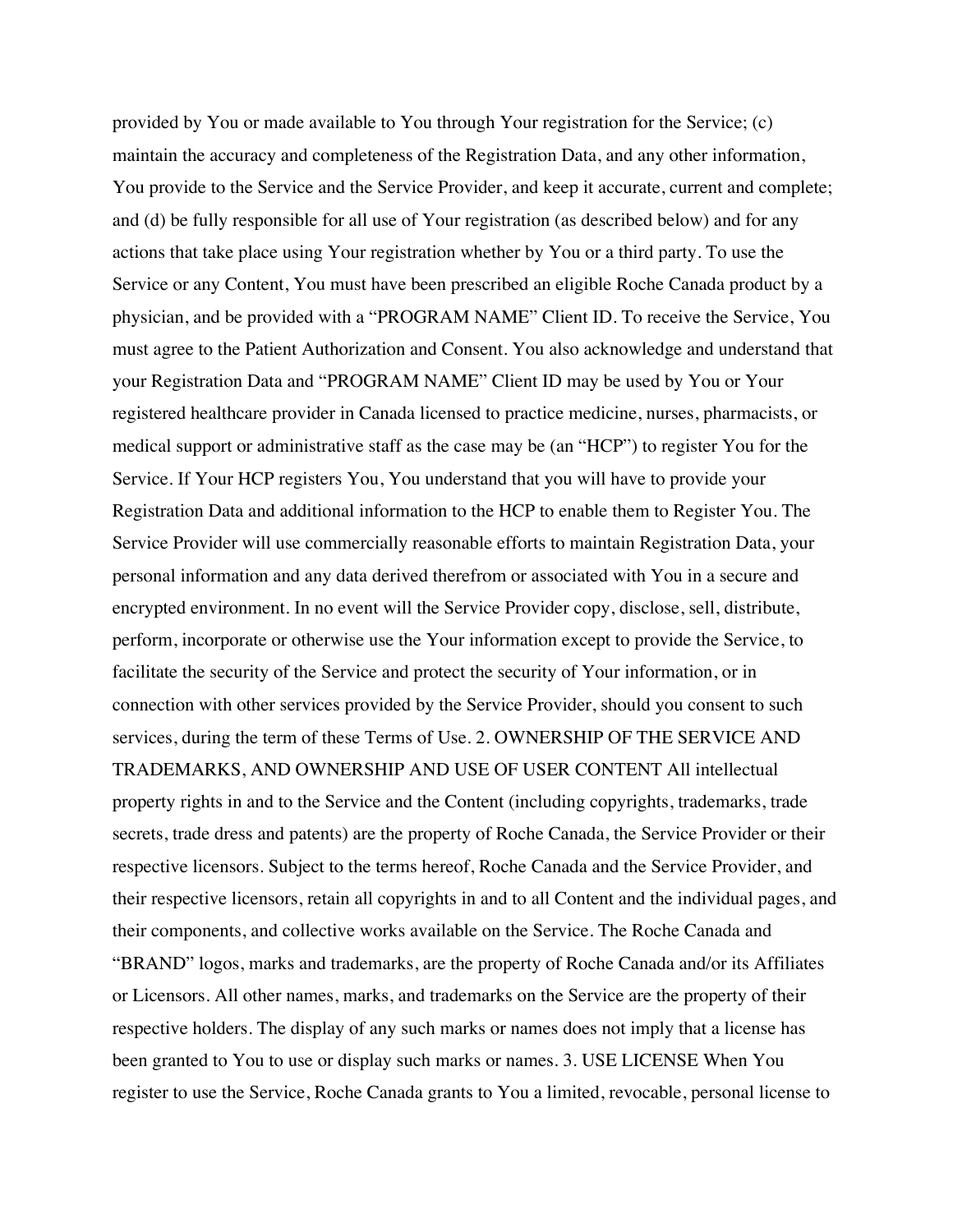access and use the Service and the Content solely in connection with Your use of the Services, subject to Your compliance with these Terms of Use and the following restrictions: You may not: (a) modify the Content or any part of the Service or use any of them for any commercial purpose, or any public display, performance, sale or rental; (b) decompile, reverse engineer, disassemble or make derivative works of the Content or any part of the Service; (c) remove any confidentiality, privacy, patent, copyright, trademark or other proprietary notices from the Content; (d) transfer, sublicense, or grant access to the Service to another person or entity in any manner inconsistent with these Terms of Use and Roche Canada and the Service Provider's current policies; (e) permit or allow any unauthorized copying of the Content or other information on the Service and/or (f) provide Your registration information to another person, corporation or entity. 4. TERMINATION OF THIS USE LICENSE Roche Canada may at any time, for any reason or for no reason, without notice to You, and subject to applicable law, instruct the Service Provider to remove, delete or destroy all data related to Your enrollment with the Services, or suspend or terminate Your right to access or use the Service or any part thereof. 5. USER CONDUCT You understand that the Service and the Content are available for Your use in connection with Your use of the Services. You represent, warrant and covenant to Roche Canada that no materials of any kind submitted through Your registration or otherwise posted, transmitted, or shared by You on or through the Service, if applicable: violates, will violate, infringes, or will infringe upon the rights of any third party, including copyright, trademarks, privacy rights, publicity rights or other personal or proprietary rights and/or or contains libelous, defamatory or otherwise unlawful material. You agree not to: (a) use the Service in any manner that could damage, disable, overburden or impair the Service; (b) use automated scripts of any kind to collect information or any other purpose, from or otherwise interact with the Service except as described in these Terms of Use; (c) post, store or otherwise make available through the Service any content other than that which You have the right to post; (d) enroll for more than one (1) registration, enroll for a registration on behalf of an individual other than Yourself, or register on behalf of any organization, group or non-individual; (e) impersonate any person or entity, or falsely state or otherwise misrepresent Yourself, Your age, Your medical history, Your affiliation with any person or entity, or Your income; (f) Post, share, store or otherwise make available on the Service any personal or private information of any other person or third party without consent, including any: name, address, phone number, email address, Social Insurance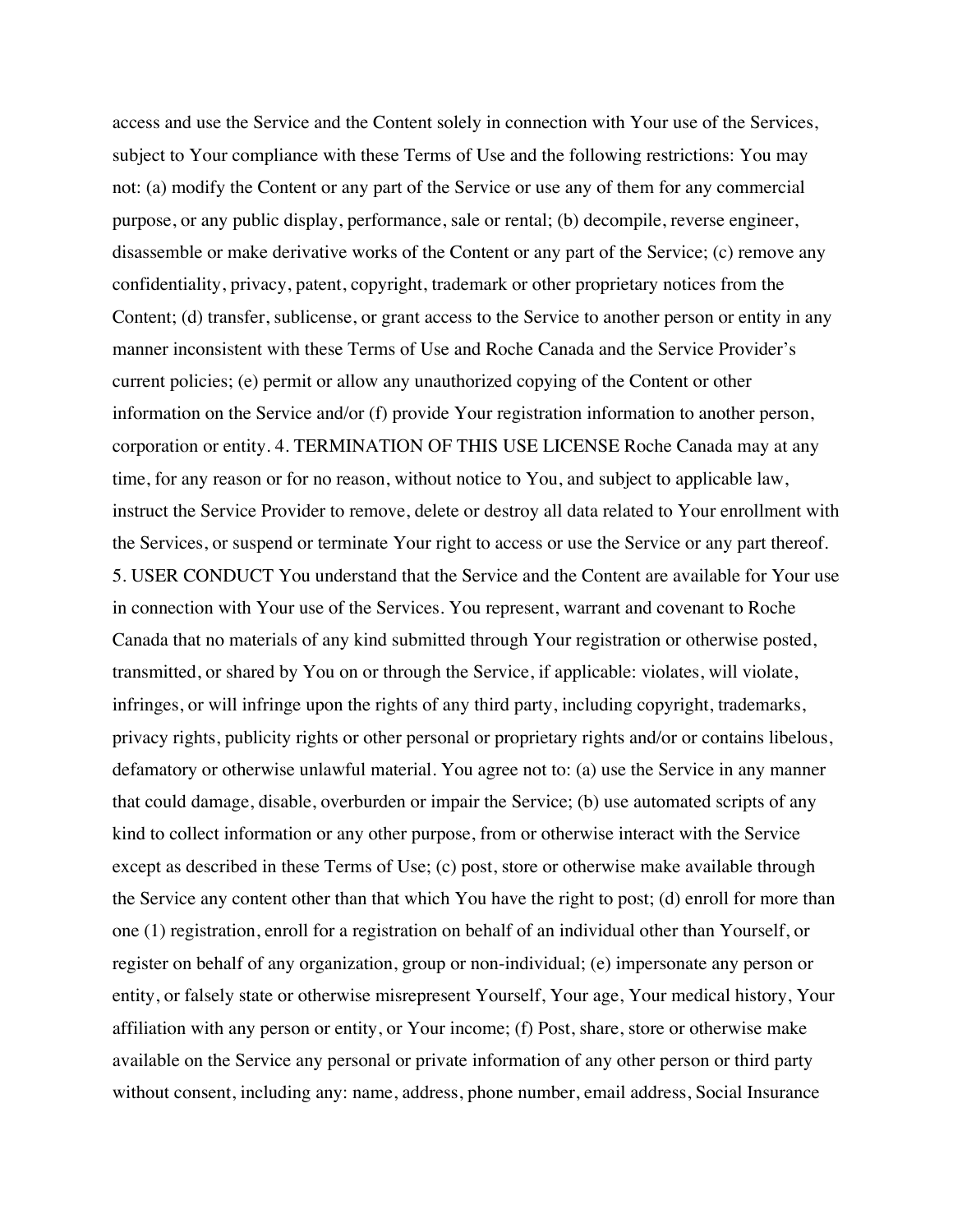Number or provincial health insurance card number; (g) Post or otherwise make available through the Service any material that contains software viruses or any other computer code, scripts, files or programs or files designed to interrupt, disable, destroy or limit the functionality of the Service or any computer software or hardware or telecommunications equipment; (h) Post, store or otherwise make available through the Service content that would constitute, encourage or provide instructions for a criminal offense, violate the rights of any party, or that would otherwise create liability or violate any local, provincial, federal or international law ("Applicable Laws"); (i) use or attempt to use another's registration or create a false identity on, or to register for, the Service and/or (j) Post, store or otherwise make available content that, in the sole judgment of the Service Provider, is objectionable or which may expose the Service Provider or Service users to any harm or liability of any type. 6. SERVICE SECURITY You require the information comprising Your Registration Data and a valid "PROGRAM NAME" Client ID in order to access and use the Service. You are solely responsible for (a) maintaining the strict confidentiality of your Registration Data and "PROGRAM NAME" Client ID (collectively, "IDs") provided by the Service Provider and assigned to You in connection with the Service, (b) not allowing another person to use Your registration or IDs to access the Service, (c) any damages or losses that may be incurred or suffered by the Service Provider or any third party as a result of Your failure to maintain the strict confidentiality of Your IDs, and (d) promptly informing the Service Provider in writing of any potential or actual security concerns regarding Your IDs. Roche Canada or the Service Provider are not liable for any harm related to the theft of Your IDs, Your disclosure of Your registration or ID, or Your authorization to allow another person or entity to access and use the Service using Your ID. You agree to immediately notify the Service Provider in writing of any unauthorized use of Your ID or Your registration. 7. MEDICAL DISCLAIMERS The Content made available through the Service is for organizational and informational purposes only. You assume full responsibility for the use of any Content and agree that the Service Provider or Roche Canada is not responsible or liable for any claim, loss, or damage arising from Your use of such Content. Roche Canada does not recommend or endorse any specific drugs, tests, physicians, products, procedures, opinions or other information that may be mentioned or referred to on the Service. Your reliance upon the Content or the Service obtained or used by You, at or through this Service, is solely AT YOUR OWN RISK. 8. PERSONAL INFORMATION AND PRIVACY You understand and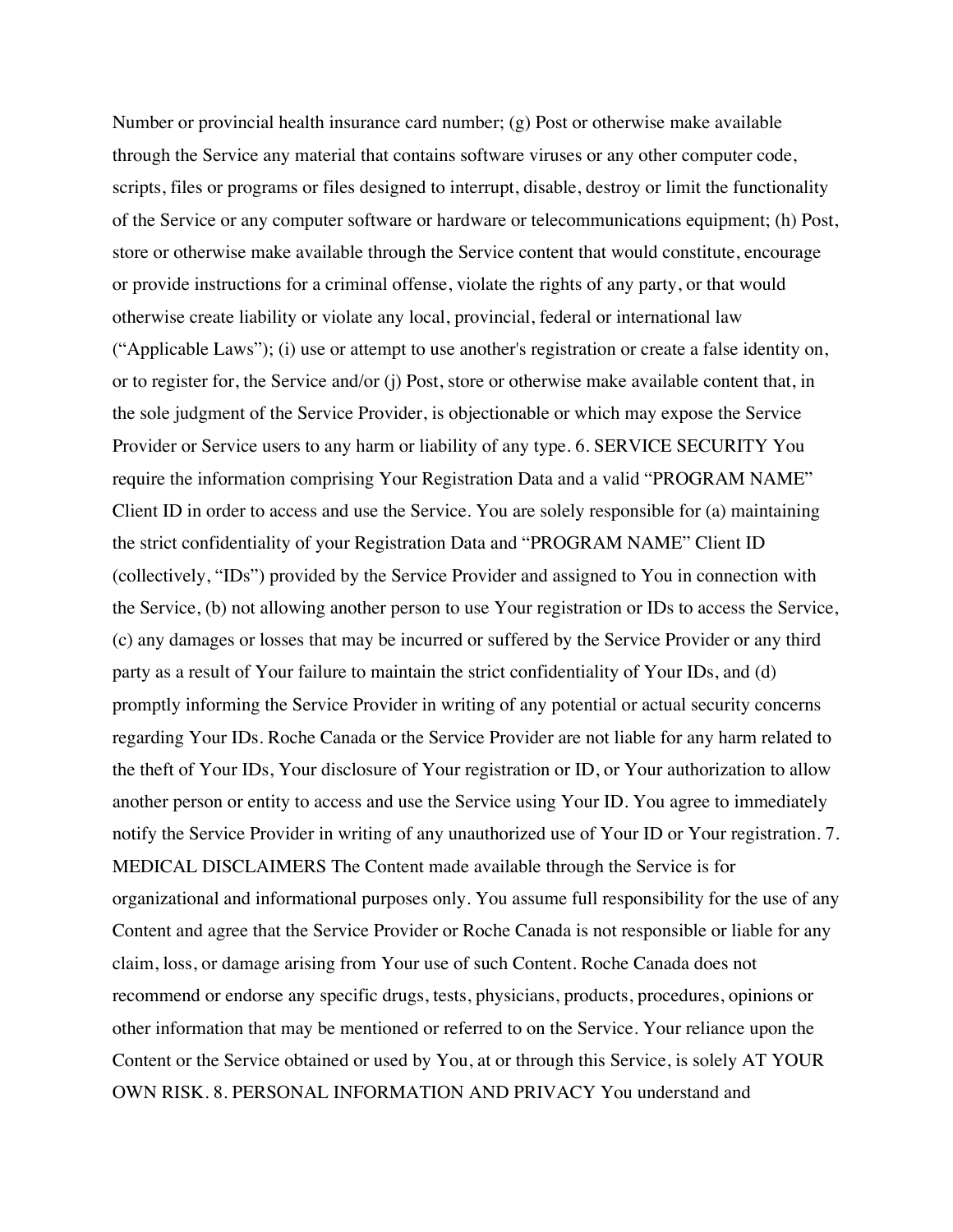acknowledge that the handling of personal information and communications with You are subject to the Patient Authorization and Consent. 9. GENERAL DISCLAIMERS THE CONTENT AND THE SERVICE ARE PROVIDED "AS IS" WITHOUT ANY EXPRESS OR IMPLIED CONDITION OR WARRANTY OF ANY KIND INCLUDING WARRANTIES OF NON-INFRINGEMENT OF INTELLECTUAL PROPERTY, WARRANTIES OR CONDITIONS OF FITNESS FOR ANY PARTICULAR PURPOSE, OR WARRANTIES OR CONDITIONS ARISING BY COURSE OF DEALING OR CUSTOM OR TRADE. IN NO EVENT SHALL Roche Canada, ITS PARENTS, SUBSIDIARIES, LICENSORS, LICENSEES, AFFILIATES AND THEIR RESPECTIVE MEMBERS, DIRECTORS, OFFICERS, EMPLOYEES, OWNERS AND AGENTS BE LIABLE TO YOU OR ANY OTHER ENTITY FOR ANY AND ALL DAMAGES INCLUDING DIRECT, COMPENSATORY, INDIRECT, INCIDENTAL, CONSEQUENTIAL, SPECIAL, EXEMPLARY OR PUNITIVE DAMAGES (INCLUDING DAMAGES FOR LOSS OF PROFITS, BUSINESS INTERRUPTION, LOSS OF INFORMATION AND LOSS OF BUSINESS OPPORTUNITIES) ARISING OUT OF OR RELATING TO (a) YOUR USE OR INABILITY TO USE THE CONTENT OR THE SERVICE, OR (b) YOUR RELIANCE ON THE CONTENT, OR (c) ERRORS, INACCURACIES, OMISSIONS, DEFECTS, UNTIMELINESS OR SECURITY BREACHES IN THE CONTENT OR THE SERVICE, OR (d) ANY OTHER FAILURE TO PERFORM OBLIGATIONS UNDER THESE TERMS OF USE BY Roche Canada. THE FOREGOING SHALL APPLY REGARDLESS OF WHETHER Roche Canada HAS BEEN ADVISED OF THE POSSIBILITY OF SUCH DAMAGES. Roche Canada MAKES NO REPRESENTATIONS OR WARRANTIES THAT YOUR ACCESS TO AND USE OF THE SERVICE AND THE CONTENT (a) WILL BE UNINTERRUPTED OR ERROR-FREE, OR (b) IS FREE OF VIRUSES, UNAUTHORIZED CODE OR OTHER HARMFUL COMPONENTS, OR (c) IS SECURE, OR (d) WILL MEET YOUR SATISFACTION. YOU ARE RESPONSIBLE FOR TAKING ALL PRECAUTIONS YOU BELIEVE NECESSARY OR ADVISABLE TO PROTECT YOURSELF AGAINST ANY CLAIM, DAMAGE, LOSS OR HAZARD THAT MAY ARISE BY VIRTUE OF YOUR USE OF THE SERVICE. Roche Canada does not warrant the accuracy or completeness of the Content or information, text, graphics, links or other items contained in or accessible through the Service. Roche Canada may make changes to the Service, at any time without notice. Roche Canada makes no commitment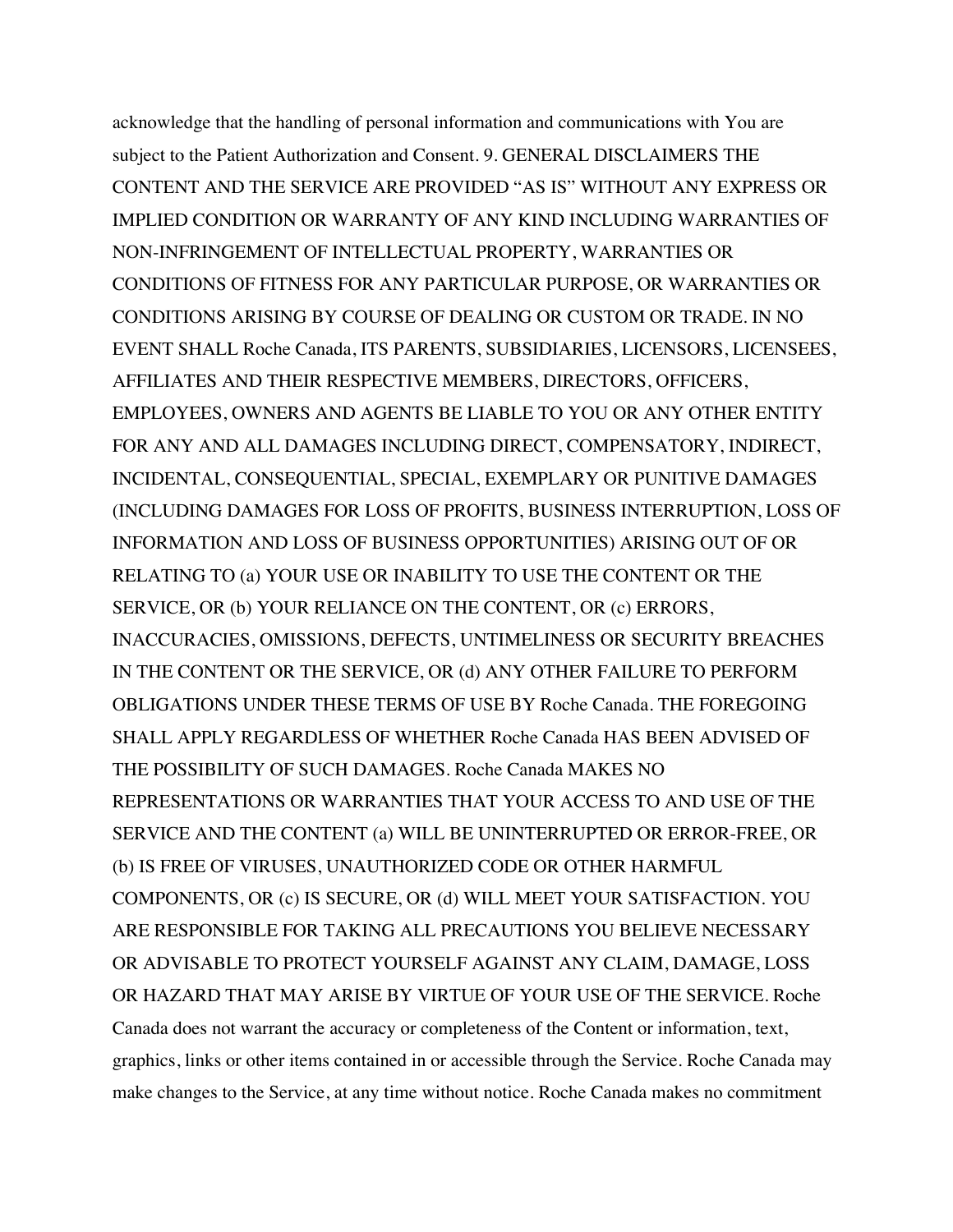to update the Content. Roche Canada may, without prior notice to You, at its sole and absolute discretion and at any time, change the Service's eligibility criteria, change the scope of the Services provided, change the Service Provider, terminate your use of the Services, and/or cancel the Service entirely. 10. LIMITATION OF LIABILITY IF, NOTWITHSTANDING THE OTHER TERMS OF THESE TERMS OF USE, Roche Canada SHOULD HAVE ANY LIABILITY TO YOU OR ANY THIRD PARTY FOR ANY LOSS, HARM OR DAMAGE, YOU AND Roche Canada AGREE THAT SUCH LIABILITY SHALL UNDER NO CIRCUMSTANCES EXCEED THE VALUE OF CAD\$200.00. YOU AND Roche Canada AGREE THAT THE FOREGOING LIMITATION OF LIABILITY IS AN AGREED ALLOCATION OF RISK BETWEEN YOU AND Roche Canada. YOU ACKNOWLEDGE THAT ABSENT YOUR AGREEMENT TO THIS LIMITATION OF LIABILITY, Roche Canada WOULD NOT PROVIDE THE SERVICE TO YOU. Because some jurisdictions may not permit each of the foregoing disclaimers and limitations, the above limitations and disclaimer of warranties and conditions may not apply to You. 11. INDEMNITY You agree to defend, indemnify and hold Roche Canada, its parents, subsidiaries, licensors, licencees, affiliates and their respective members, directors, officers, employees, owners and agents harmless against any losses, expenses, costs or damages (including reasonable legal fees, expert fees and other reasonable costs of litigation) arising from, incurred as a result of, or in any manner related to (a) Your breach of these Terms of Use, (b) Your unauthorized or unlawful use of the Service or the Content, (c) the unauthorized or unlawful use of the Service or the Content by any other person using Your ID or registration, and (d) any and all liability, including third party claims, actions or suits, actual or threatened, that might arise from Your use of the Service or the Content and the resulting opinions, statements, perspective and medical and nonmedical advice. 12. COOPERATION WITH GOVERNMENT AUTHORITIES If necessary under, and in accordance with, Applicable Law, You shall at the request of Roche Canada or the Service Provider cooperate with local, provincial, state, federal, international and/or worldwide government authorities to protect the Service, and Roche Canada, the Service Provider and their respective parents, subsidiaries, affiliates and their respective members, directors, officers, employees, stockholders and agents and operational providers, and to prevent unauthorized access to and use of this Service. Any financial assistance provided to You in connection with the Service may be reportable to public and/or private agencies, and You are solely responsible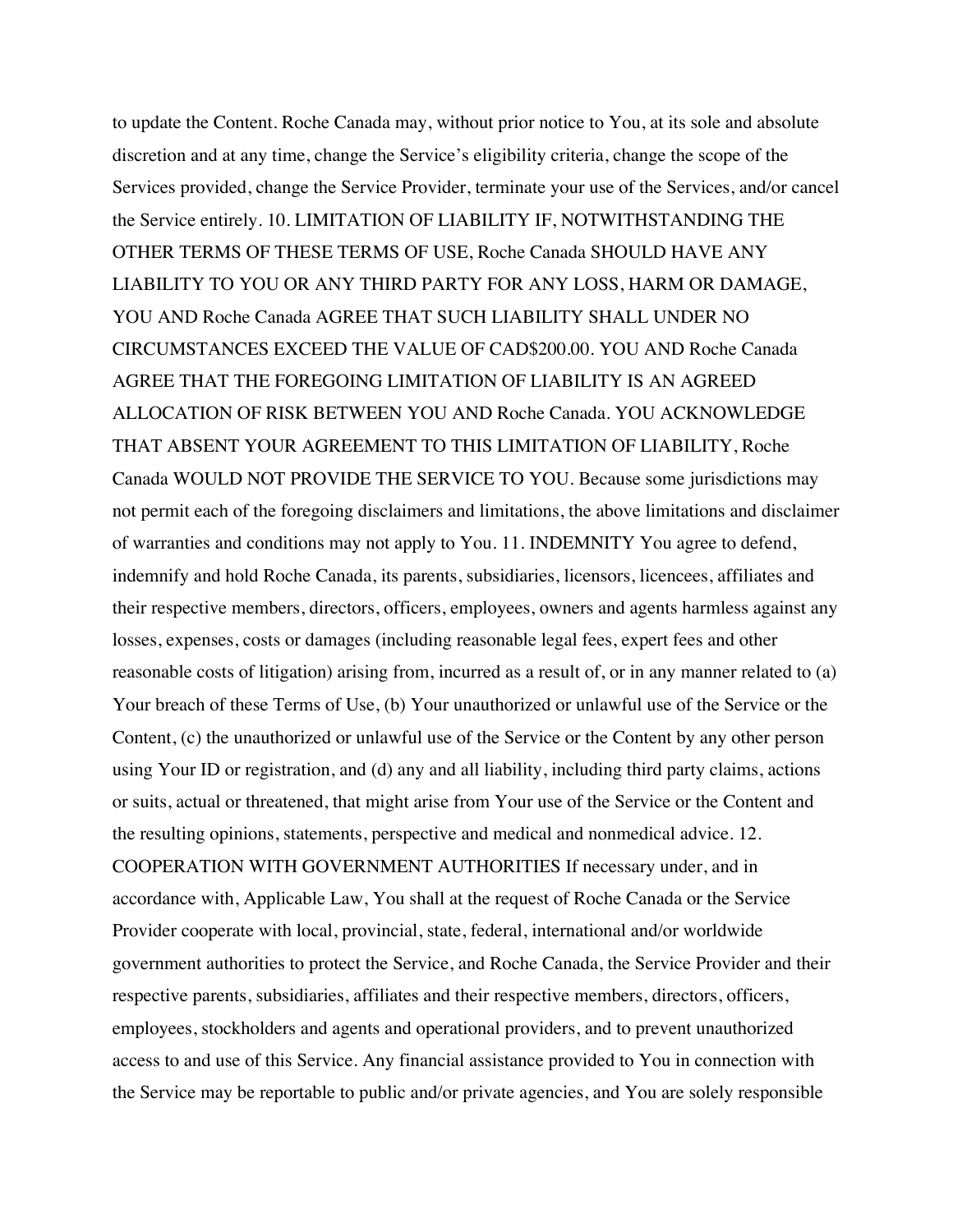for doing so. 13. LINKS TO OTHER MATERIALS Links to third party websites provided on the Service are not necessarily under the control of Roche Canada and Roche Canada is not responsible for, nor does it monitor, the content of any linked site or any link contained in a linked site. Your access of any third party website is not governed by these Terms of Use, and may be governed by such third party's terms of use for such website. Roche Canada and the Service Provider reserve the right to terminate any link or linking program at any time. The selection or omission of links is not intended to endorse any particular companies or products. If You decide to access any of the third party websites linked to this Service, You do this entirely AT YOUR OWN RISK. 14. APPLICABLE LAWS Roche Canada makes no representation that the Content or the Service are appropriate or available for use in other locations, and access to them from jurisdictions where their content is illegal is prohibited. Those who choose to attempt to access the Service from other locations do so on their own initiative and are responsible for compliance with applicable local laws. The laws of the Province of Ontario, Canada and the federal laws applicable therein shall govern any claim relating to these Terms of Use. 15. DISPUTE RESOLUTION Any dispute between Roche Canada and You arising out of these Terms of Use shall be resolved first by direct communication between You and one (1) or more of Roche Canada's management team members. Should Roche Canada and You be unable to resolve the dispute by such communication and both You and Roche Canada jointly agree to do so, Roche Canada or You may submit any dispute arising out of or relating to these Terms of Use, or the breach thereof, firstly to mediation, and if that does not resolve the dispute then to final and binding arbitration, administered by a single member of the Arbitration and Mediation Institute of Ontario in accordance with the rules thereof, such mediation and arbitration to be conducted in Toronto, Ontario in the English language. The arbitrator shall fully implement the intent and purposes of these Terms of Use and may award damages, costs and expenses against any of the parties hereto which awards may be entered and enforced by any court having complete jurisdiction (including costs of arbitration and reasonable legal fees). 16. ENTIRE AGREEMENT The Terms of Use and the Patient Authorization and Consent, any other policy which is incorporated herein by this reference, contains the entire agreement between You and Roche Canada relating to the subject matter hereof, and supersedes any other oral or written communications relating thereto. These Terms of Use may not be amended or supplemented by (a) any purchase order or similar form originated by You relating to the subject matter hereof, or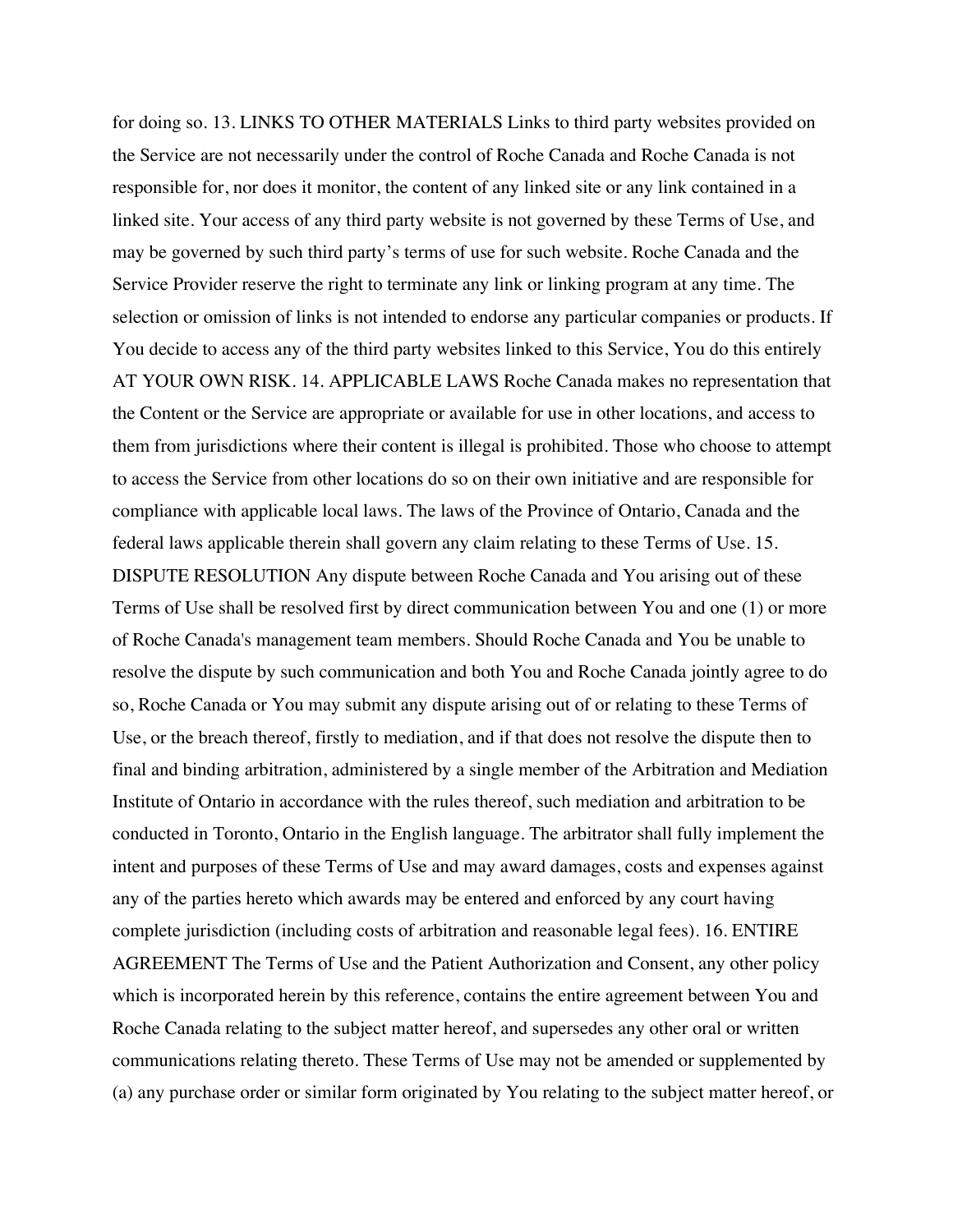(b) statements of any of the Service Provider's or Roche Canada's employees. 17.

TERMINATION Your right to enroll in the Service, access and use the Service or the Content immediately terminate without further notice upon Your breach of these Terms of Use. Roche Canada may terminate these Terms of Use and/or Your right to enroll in the Service or use the Service at any time, with or without cause without notice to You. These Terms of Use survive the expiration or termination of Your right to access the Service. Roche Canada reserves the right to discontinue or make changes to the Service, and/or the Content at any time. 18.

ASSIGNMENT Roche Canada may assign these Terms of Use, in whole or in part, in its sole discretion. You may not assign Your rights under these Terms of Use without Roche Canada's prior written permission. Any attempt by You to assign Your rights under these Terms of Use without Roche Canada's permission shall be void. 19. WAIVER OF BREACH Any failure to enforce any term or provision of these Terms of Use shall not be deemed a waiver of that or any other breach of that or any other term or provision of these Terms of Use. In addition, any failure to enforce any term or provision of these Terms of Use shall not constitute a waiver of a future breach of that or any other term or provision of these Terms of Use. 20. FORCE MAJEURE Roche Canada shall not be liable for any failure or unavailability of the the Service, and/or the Content or failure by Roche Canada to perform any of its obligations hereunder as a result of strikes, lockouts, calamities, acts of God, unavailability of suppliers, telecommunications and Internet outages, the loss or destruction of data, the deletion or corruption of storage media, power failures, natural phenomena, riots, acts of vandalism, acts or omissions of civil or military authority, war, terrorism or any other event beyond Roche Canada's control. 21. NOTICE Roche Canada may deliver, or have delivered by the Service Provider, notice to You under these Terms of Use by means of electronic mail, a general notice on www.website.ca, or by written communication delivered by Canada Post to Your address on record in the Registration Data provided by You. You may give notice to the Service Provider by phone at 1-xxx-xxx-xxxx. If You object to any material found on the Service, for any reason whatsoever, including because such material allegedly infringes Your copyright, please bring Your concerns to the attention of the Service Provider by notice in accordance with this Section 21. 22. HEADINGS AND INTERPRETATIONS The headings of articles and sections contained in these Terms of Use are for reference purposes only and shall not affect in any way the meaning or interpretation of these Terms of Use. All use of the words "including" or "include" in these Terms of Use shall mean